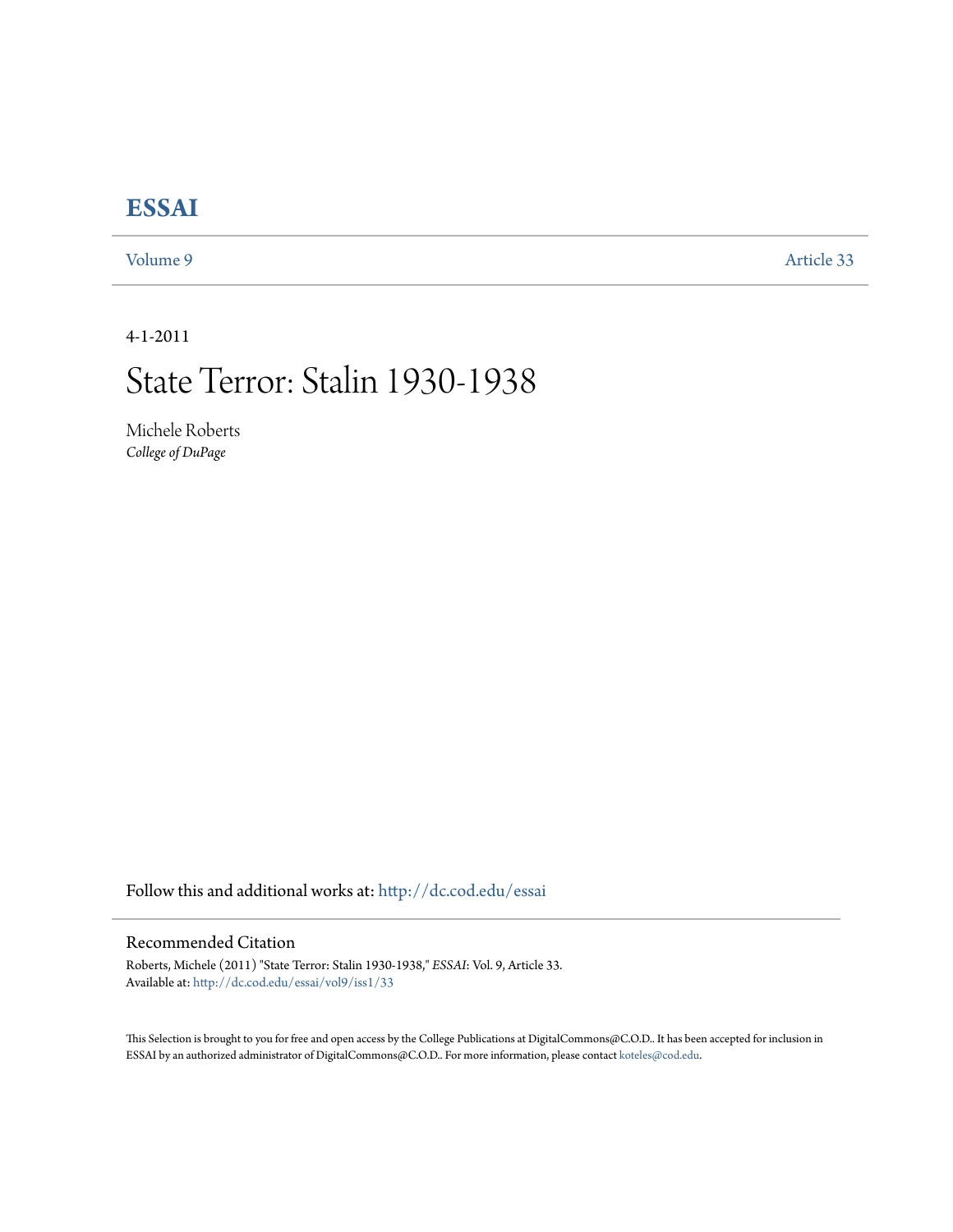State Terror: Stalin 1930–1938

by Michele Roberts

(History 1820)

talin. In Western Europe and North America, the name has become synonymous with terror,<br>
cruelty and brutality. Dismissed as an inconsequential, uneducated, lout by his intelligentsia<br>
contemporaries within the Bolshevik R cruelty and brutality. Dismissed as an inconsequential, uneducated, lout by his intelligentsia contemporaries within the Bolshevik Revolutionary Party, Stalin was, in reality, the right hand of Lenin from the early days of the party until the death of Lenin in 1924. Prior to taking power, Lenin made use of Stalin as a personal bodyguard, as an enforcer, and as a financier in charge of planning and staging bank robberies and thefts for the party.1 Edvard Radzinsky, in *Stalin,* states that during the early phase of his revolutionary career, Koba, as Stalin was then known within the revolutionary circle, was an ineffective speaker, with a muffled voice, slow speech, and a Georgian accent who felt sure of himself only at liberty, and in the conspiratorial shadows.<sup>2</sup> It was during this time that Stalin began to hone his skills as a terrorist, his capacity to terrorize and to perfect his techniques as a leader and manipulator of his comrades.

 The preference to remain in the shadows provided Stalin with opportunities to clandestinely observe his comrades and thereby determine their respective strengths and weaknesses for later exploitation. By analyzing individual egos, Stalin was able to determine how to best utilize the weaknesses of an individual to either coerce cooperation from the individual or provoke a confrontation, which would allow the individual to self-destruct. By remaining silent and in the background, Stalin made use of the arrogance of the intellectuals with whom he was surrounded by setting them against each other until he could determine which viewpoint was most likely to prevail. Only then, with the intent to sway the thoughts and decisions of Lenin, would Stalin make his presentation for a specific point of view. Thus, Stalin, through shrewd observation of the behavior of his comrades, sought to appear to Lenin to be presenting the collective thought of the majority. While Lenin was probably aware of this tactic, he nevertheless appointed Stalin to numerous high level Party posts providing Stalin with the means to consolidate his power base long before the death of Lenin provided the opportunity for actual seizure of power by Stalin.<sup>3</sup> At the time of the death of Lenin, Stalin controlled the entire central Party machine and the local Party committees, and the Party controlled the country.<sup>4</sup> Those who had dismissed the extremely crafty and devious Stalin as inconsequential paid dearly for their errors in assessing his talents and skills as he carefully and skillfully removed each of them, disgraced as "enemies of the people," from power and influence, sending many of them to immediate execution.<sup>5</sup>

 Robert Conquest provides a preliminary assessment of the underlying principle of terror as instituted by Stalin in *The Great Terror: A Reassessment*, stating that the Terror implemented by Stalin begins to show a more rational pattern if it is considered as a statistical matter or a mass phenomenon rather than in terms of individuals. Conquest puts forth that Stalin may have argued that the effect of terror is produced when a given proportion of a group has been seized and shot. Which members of the group have been selected as victims is immaterial, particularly if most or all of those selected are innocent, for, by the use of this terror technique, the remainder of the group will be cowed into uncomplaining obedience.<sup>6</sup>

 Paul R. Gregory takes this assertion to mathematical proof in *Terror By Quota* by using historical documentation of the numbers of arrests, executions, and internments including length of sentence, as percentages of the total population. Gregory tests this statistical data using the standard economic model of a society being able to produce only specific amounts of commodities to maintain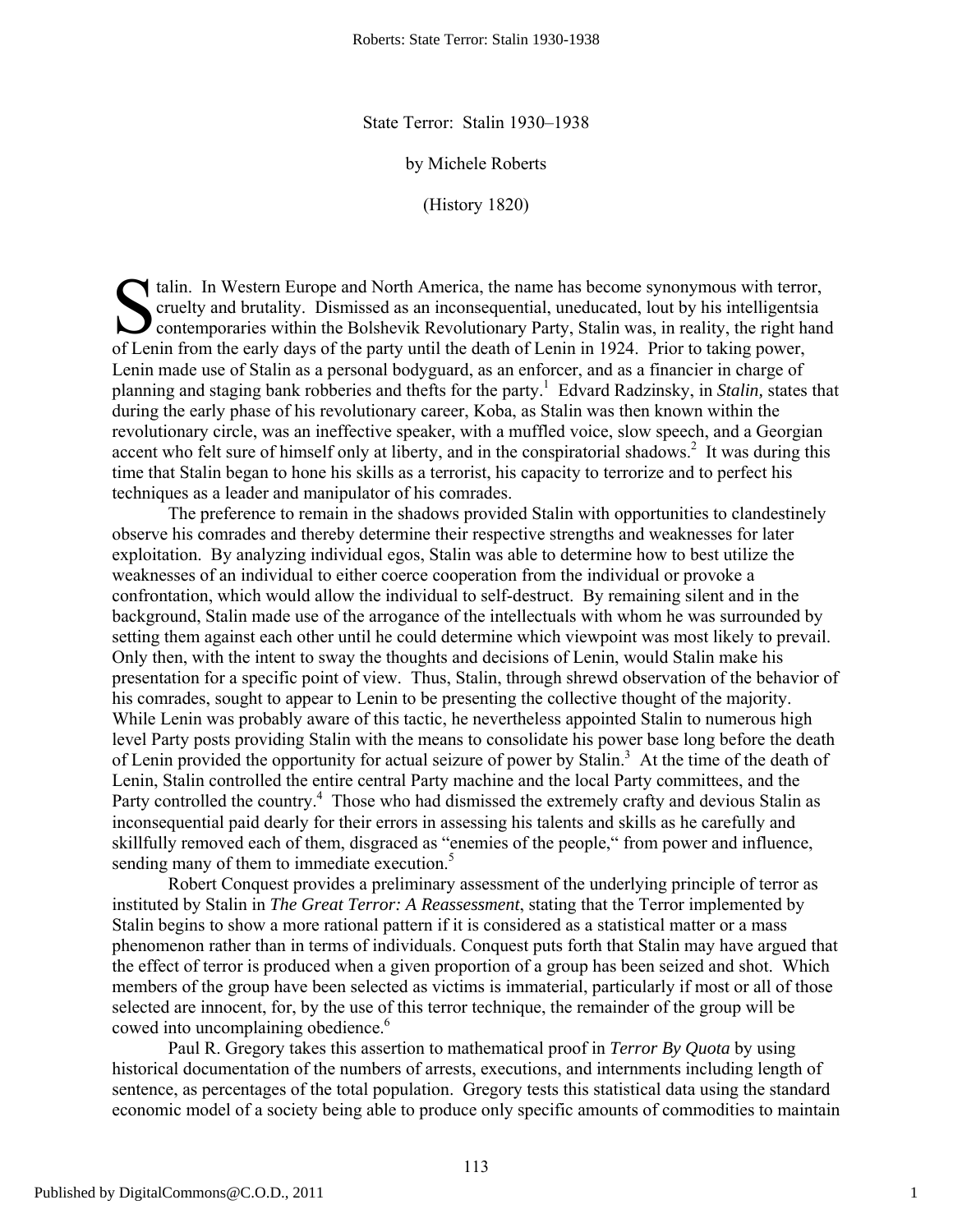a perfectly balanced economy, and shows that Stalin used only the ideal amount of Terror necessary to produce the desired compliance of the remainder of the population.<sup>7</sup> The number of arrests, executions and internments varied in both count and distribution, within the specific months and years, according to the goal to be obtained and the amount of perceived resistance to the process and desired result.<sup>8</sup>

 Gregory defines three major episodes of mass repressions beginning with "dekulakization" between 1930 and 1932, expanding to national operations within 1937, and developing into mass operations between 1937 and 1938. Gregory states that Soviet official state security statistics show that between the years of 1930 to 1932 and 1937 to 1938, the state executed 715,272 people and extrajudicial tribunals imprisoned 928,892 people. These figures equate to 1.5 percent of the total adult population of the time.<sup>9</sup> According to Gregory, during fifteen months of 1937 - 1938 the various sections of purges instituted by Stalin netted 1.5 million victims, $10$  most of whom were innocent. Gregory also states that the lack of concern about innocent victims was one of the great continuities of the Bolshevik repression policy.<sup>11</sup> The random nature of these arrests, internments, and executions instilled the fear of being the next victim throughout the entire population.

 Two days after the assignation of Kirov, on December 1, 1934, the great innovation of the Terror was created in a decree issued by Stalin. This decree, which substituted confessions for evidence, was instituted in order to accelerate the repression cycle.<sup>12</sup> These confessions, those that were published, and those which were publicized by word of mouth, served to reinforce the concept of the guilt of those accused within the conscience mind of the general population. Because the accused had seemingly admitted to their own guilt, most of the population had little difficulty accepting the idea that these individuals were indeed guilty as charged.<sup>13</sup>

 The propaganda, issued by Stalin through the Secret Police, of having intercepted "an enemy of the people" prior to the commission of an act against the state was sufficient to prevent public outrage.<sup>14</sup> The issued propaganda nearly always stated that the arrests were made with the assistance of some "vigilant" citizen and the diligence of the Secret Police. Within a short length of time, people began to doubt the loyalty of their neighbors, friends and even family. Any incautious comment or negative word created even more doubt and distrust in the mind of the individual who heard it. The fear of being accused of conspiracy by having heard the comment caused the individual to whom the comment was made duly to report the statement to the Secret Police, leading to the arrest of the individual who made the statement, as well as friends and family of the individual.<sup>15</sup>

 The concept of guilt by association, that one could be arrested and executed simply for hearing, for being related to an accused individual, or for merely knowing the accused, created intense distrust of others and destroyed any cohesion within society as a whole, making the probability of a real conspiracy virtually nonexistent. The destruction of trust and family cohesion prevented any concept of personal security or the comfort provided by group interaction, and strived to cause the individual citizen to rely solely upon the State for all human needs. For those who were reluctant, those who appeared to be reluctant, or those who were accused of being reluctant, to conform to this ideal of complete reliance, a prison sentence promised forced compliance or a bullet ended the reluctance. Which of these solutions was employed was determined and carried out by local NKVD officers based upon official minimum quotas issued by Stalin.<sup>16</sup>

 The rapid influx of peasants into the cities created massive food and housing shortages resulting in living spaces as small as one square meter per person in some cities.<sup>17</sup> The denunciation of a neighbor could result in the doubling in size of the living quarters of the "vigilant" citizen. The authorities had not yet determined an effective method of tracking available living space and therefore would have probably assumed that their records were wrong if the space appeared to be occupied. Any meal or food ration coupons left behind by the unfortunate accused could also easily be appropriated by the "vigilant" citizen. In the countryside, where forced collectivization and "dekulakization" had already created much turmoil, disruption and destruction of the traditional way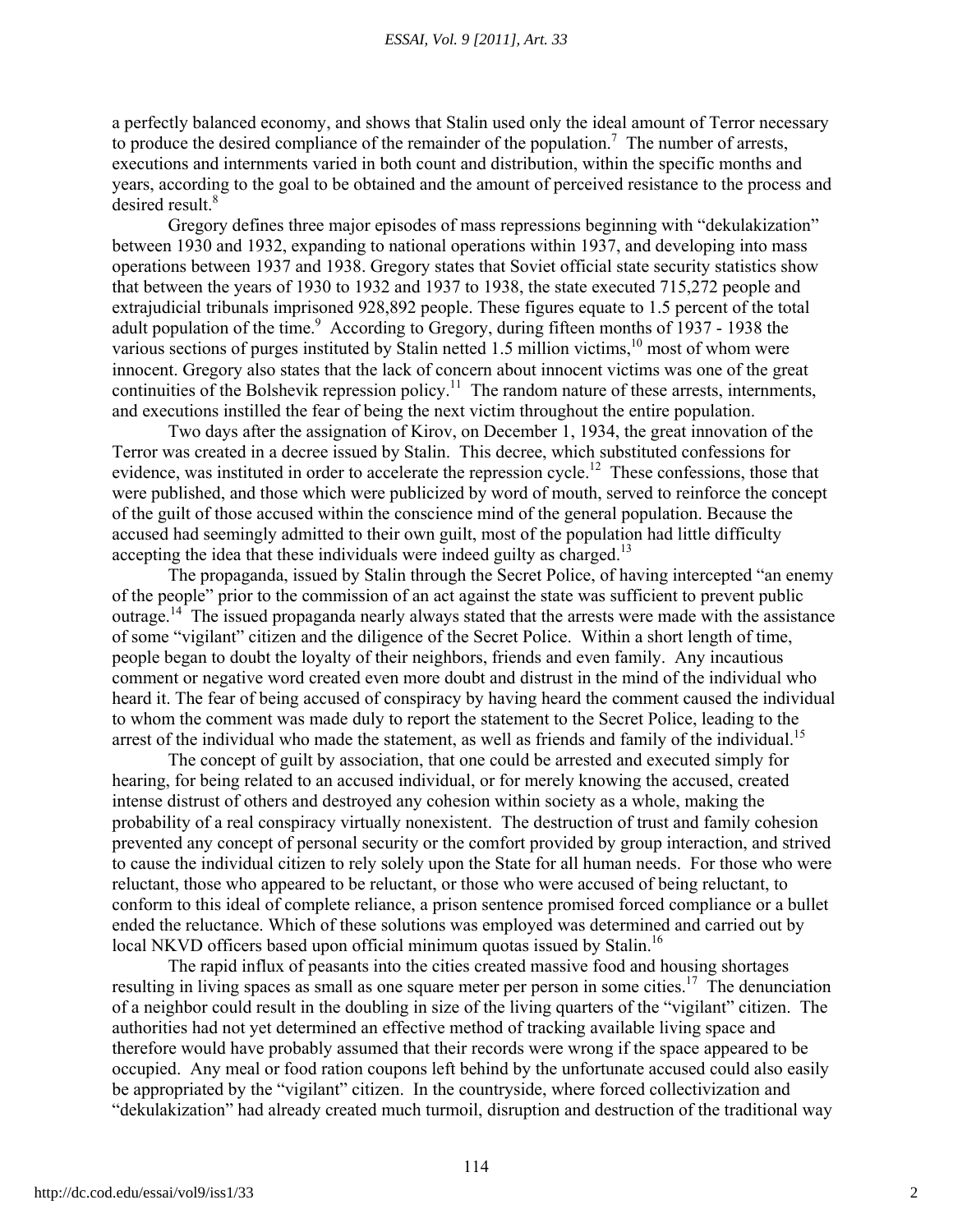of life, the formerly less affluent peasants were afforded the opportunity to be rid of those neighbors whom they disliked or those who had previously treated them badly by simply denouncing those individuals and their families. By making it possible for the average citizen to improve their own condition by denouncing another, Stalin made the entire population of the country willingly complicit in the application of mass Terror. The increase in "vigilance" by the individual citizen was necessary so that Stalin could facilitate the overall goal of obtaining absolute power. This increase in "vigilance" by the individual citizen was, therefore, strongly encouraged and rewarded by Stalin. At the same time, a "lack of vigilance" could be used as the excuse to repress members of the population.

 The peasantry was already in the midst of famine created by peasants having slaughtered their animals rather than handing them over to the collectives, and several years of complete government appropriation of all grain and foodstuffs in the countryside.<sup>18</sup> The poor harvests, which followed these events, caused food shortages in the cities to become acute.<sup>19</sup> Seeking to smooth over the frustrations of the hungry masses, Stalin began to alter the target of the evolving terror, focusing upon the middle and upper echelon of the various ministries involved in food production, food distribution, and those in charge of industrial production of the machinery necessary for the distribution process.<sup>20</sup>

 These individuals were accused of allowing intentional sabotage, called "wrecking," or of allowing their factories and distribution systems to be infiltrated by counter-revolutionary groups. Some were accused of actually being part of or leading these counter-revolutionary groups and of plotting the "wrecking" themselves. At factories, meetings were called which included the full complement of employees. An official of the NKVD or the local Party Chairman would denounce the selected manager in the presence of this group, explain that the individual had been arrested, detail the crimes committed, and encourage the employees to call for the execution of the manager as an "enemy of the people" and a traitor.<sup>21</sup> The unfortunate individual would then be removed for immediate execution, or dragged off to prison where a signature upon a prewritten confession would be obtained by whatever means were necessary. In cases where the true target was someone other than the individual who had been arrested, these prewritten confessions provided the necessary implications and links between individuals to facilitate the arrest and removal of whomever Stalin had determined to liquidate.<sup>22</sup>

 Those whose confessions were only required to implicate another individual were generally executed, or in some cases, dispatched to the Gulag, soon after the confessions were obtained. Those whose testimony would be required for a public trial remained imprisoned, though in relative comfort, as long as they continued to abide by the confession that they had signed. One example of this process was the treatment of Zinoviev and Kamenev. Following the murder of Kirov, these two Leningrad Party officials were dutifully implicated by the murderer, Nikolaev, as having inspired his actions. Nikolaev, having served his purpose, was then quickly executed. Zinoviev and Kamenev were soon arrested and imprisoned by the Secret Police. Both initially denied any knowledge or connection to the murder, however, according to Radzinsky, in January 1935, the two were brought before Stalin, who convinced them that they should confess. They were evidently promised only prison sentences rather than execution in return for these confessions.<sup>23</sup> On January 16, 1935, Zinoviev was given a ten-year prison sentence and Kamenev a five-year prison sentence.<sup>24</sup>

 In the summer of 1936, Stalin was made aware that Trotsky had been keeping contact from abroad with clandestine groups of supporters and that these groups had been negotiating with supporters of Bukharin, Kamenev and Zinoviev. Stalin quickly organized a public trial of Kamenev and Zinoviev using new charges of Anti-Soviet conspiracy. The defendants were privately threatened with the death sentence unless they "confessed" to having set up an Anti-Soviet Trotskyist-Zinovievite Center that organized assassinations. Supposedly, Stalin was next on their list after Kirov. Kamenev and Zinoviev duly confessed, and Stalin duly broke his promise. The court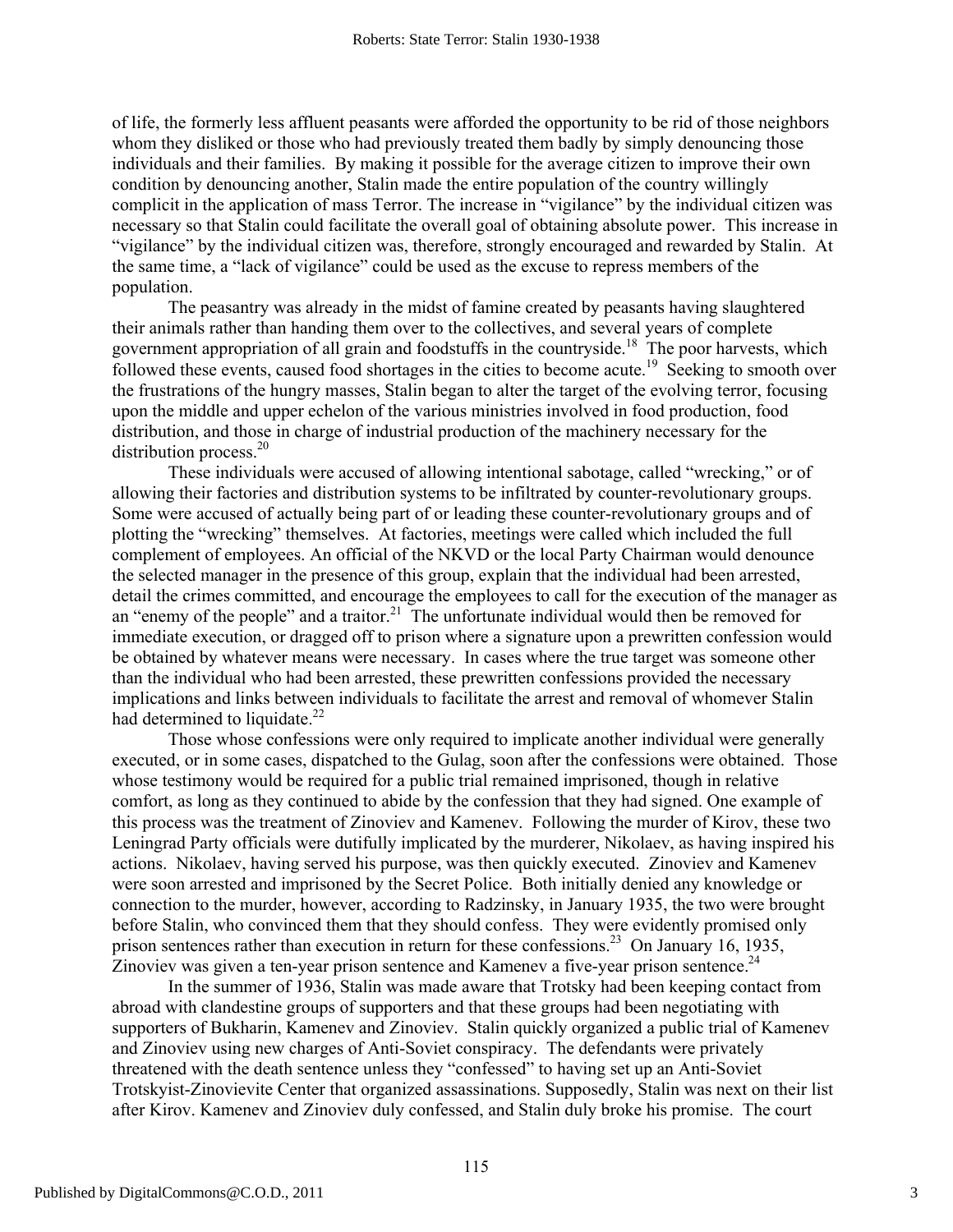#### *ESSAI, Vol. 9 [2011], Art. 33*

condemned them to death and the sentence was carried out early the next morning.<sup>25</sup>

Nikolai Bukharin, who was once described by Lenin as "the favorite of the Party,"<sup>26</sup> was also implicated in the supposed conspiracy described within the confessions of Zinoviev and Kamenev. Stalin, however, sensed that the mood of the Politburo had not yet been properly adjusted to pursue liquidation of Bukharin at the time, and recommended "further investigation" of his complicity in the matter. Bukharin was to keep his freedom for a while longer as the apparatus built up the anti-Bukharin mood of the population and the Politburo. This method also allowed Stalin to observe the mental and emotional collapse of Bukharin as the "investigation" destroyed his life.

 Bukharin was arrested in February 1937, and languished in prison for months while insisting that he was innocent of all charges. Shortly after the arrest and execution of a number of highranking military officers, Bukharin at last began to confess. Bukharin was convicted and sentenced to death in a public show-trial in which he too seemingly confessed to all of the charges against him.<sup>27</sup> The introduction to the English language edition of the memoir of Anna Larina, the widow of Nikolai Bukharin, *This I Cannot Forget*, is a short essay titled *Introduction: The Afterlife of Nikolai Bukharin* authored by historian Stephen F. Cohen. Cohen suggests that Bukharin and many others agreed to participate in the charade of confession and trial in the hope of preventing the executions of wives, children and members of extended family.<sup>28</sup> In addition, Cohen states that Bukharin knew that he could not escape execution, but wished to go on trial before the higher court of history and the "future generation" whom he had discussed with his wife. Cohen puts forth that Bukharin was intent upon turning his last public appearance into a countertrial to defend his reputation and that of Bolshevism in any way that he could.<sup>29</sup> Nikolai Bukharin was executed on March 15, 1938 and his wife Anna Larina, who had been sent into exile shortly after his arrest, was rearrested and sent to the Gulag. Their young son was placed in orphanages and foster homes until the boy was located and rescued by family members untouched by the arrest of Bukharin.

 Originally sentenced in absentia to five years in exile after the arrest of Bukharin, Anna Larina was arrested three months later and held in the Astrakhan jail until the decision sentencing her to eight years in a prison camp arrived. After completion of this term, another decision arrived at the camp, which sentenced her to an additional five years of administrative exile in Novosibirsk oblast and later to additional term of ten years. This last term of ten years was interrupted by the death of Stalin, which resulted in her release.<sup>30</sup>

 During her term of imprisonment, Anna was told that she had been sentenced to death and was led down the road to a ravine where the sentence was to be carried out. This was a transparent threat designed to evoke her cooperation in implicating others.31 Later that month, the real execution order arrived, and she was led down the same road, towards the same ravine, only to be given a reprieve at the last moment.<sup>32</sup> In total, Anna Larina spent over twenty years in various forms of imprisonment for the crime of having been married to Nikolai Bukharin. In her memoir, Anna relates the circumstances of being informed of the execution of Bukharin, explaining that the news was delivered by an announcement to all of the camp inmates through the reading of the statement published in the Soviet newspaper *Pravda*. She goes on to say that several days later, while she was internally mourning the loss of her husband, one of her fellow inmates reproached her for moping, telling her that history would vindicate Bukharin, while history would not even be aware of the executions of husbands of the other convicts.<sup>33</sup>

 Stalin had total control of Soviet communications and had developed an intricately intermeshed collection of state security organs, which all operated in secret, yet none of these organizations was sufficiently close to the dictator to be certain that it was not itself under surveillance by some other body of custodians yet more clandestine. This system of surveillance, and the fear of surveillance, allowed Stalin to dominate Soviet society in general and the Party apparatus in particular.<sup>34</sup> Where Lenin had forbidden "factionalism" within the Party, he had still allowed some discussion so long as the Party presented a united front to the population.<sup>35</sup> Stalin

4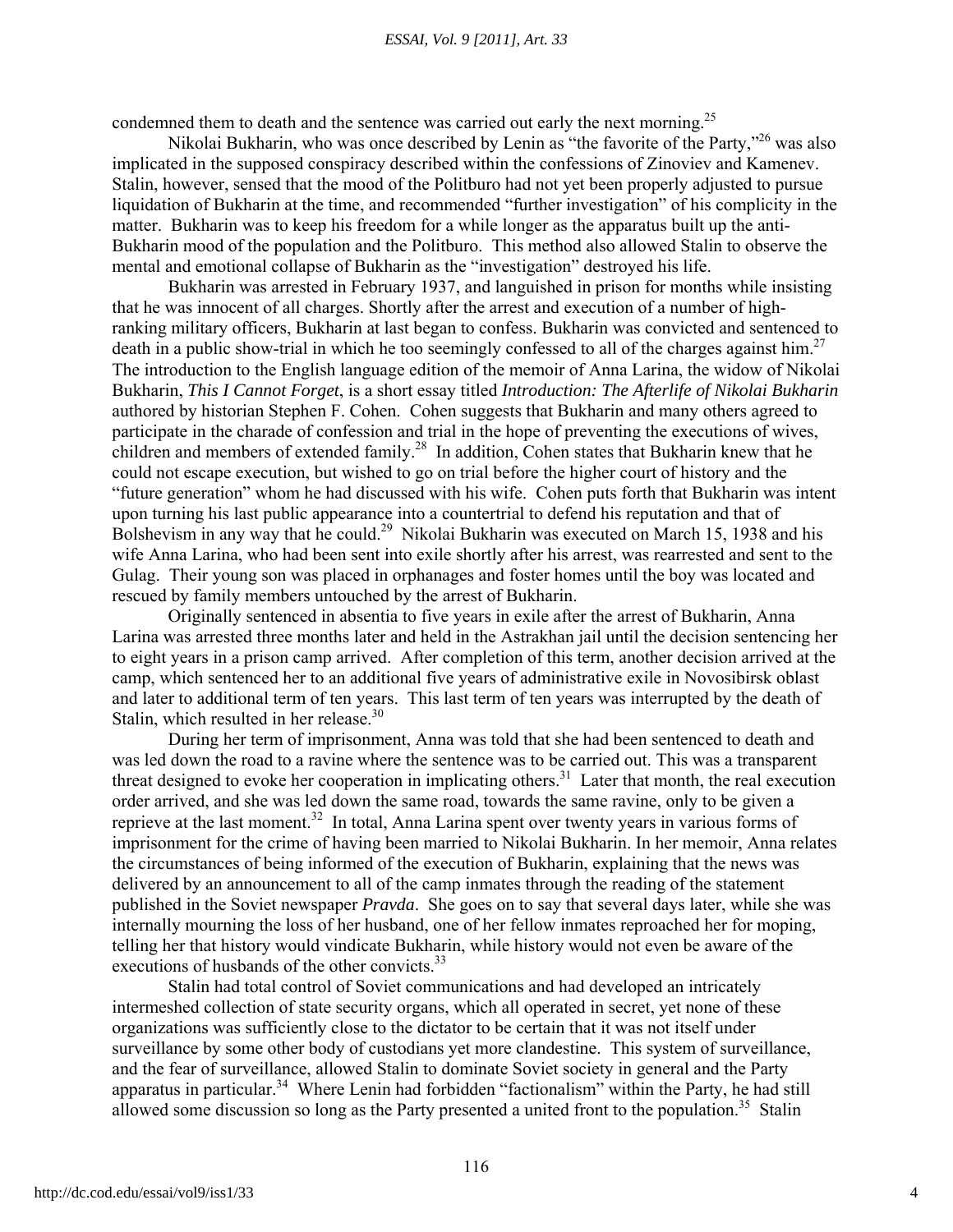forbade any opposing opinion within the Party or within the general population. Anyone foolish enough to misjudge what the "Boss" wanted them to think or say would find themselves in prison, in the Gulag camps, or stepping to execution. When Stalin decided to expel the wife of Molotov from the Party ranks and send her off to exile in 1949, Molotov abstained from the original vote in favor of doing this.<sup>36</sup> He recanted his abstention several days in a letter to Stalin because he was fully aware that this lack of cooperation in the voting process had put his life at risk.

 The total control of the communications systems allowed Stalin to control the thoughts of the mass population simply by telling them only what he wanted them to know. The public believed what they were told when they read in *Pravda* that Zinoviev and Kamenev were responsible for the murder of Kirov. The population did not have access to any information from outside the Soviet Union, and most had never been anywhere outside of the Soviet Union, so when told that their society was much better off than any other country, they believed it. The people believed Stalin when he told them that they were better off than they had been five years earlier, even though they were now starving, and perhaps living in a hallway under a staircase. The people were told that their lives would improve, and when their lives did not improve, they believed that the designated scapegoats were truly guilty of the charges leveled against them.

 Stalin was a devious and crafty mass murderer, responsible for the deaths of millions of Soviet citizens. There is no evidence that Stalin was ever influenced by considerations of morality or of loyalty to his associates in any phase of his rise to Totalitarian Power.<sup>37</sup> The loyalty shown toward Stalin by his associates was rewarded with a bullet as soon as he no longer had use for them. Stalin placed no value upon any human life other than his own, treating friends, enemies, family and the general population as mere tools for his own advancement and as machinery within the Soviet state. Stalin seized power with the vision of making the Soviet Union a shining example of communism in a single country and of making the Soviet Union a world power and allowed nothing and no one to block the path to the realization of this goal.<sup>38</sup> Stalin propelled the agrarian, loosely affiliated Russian Empire which with he began into the modern, industrialized, Twentieth Century world in just a little more than five years. This rapid industrialization cost millions of lives through mass repressions and executions, and through industrial accidents caused by excessive haste and poor planning, but it placed the Soviet Union in a position to hold Nazi Germany at bay until the allied nations could mount a second front during World War II.

 Stalin was successful in his use of mass Terror to achieve his goal of making the Soviet Union a world power because the people of the Soviet Union allowed themselves to be made complicit in the application of Terror. Random arrests in the middle of the night, disappearances and executions instilled the fear of being seen speaking to or standing near any other individual, and made the individual citizen absolutely blind to any activity by the NKVD. Guilt by association led to the arrests and executions of all living generations of close and extended family of many who were arrested, particularly if the individual had specifically displeased Stalin. Yagoda, head of the NKVD had displeased Stalin by not being as ruthless as Stalin wished during the repression of the Old Bolsheviks. Yagoda and all of his known living relatives were rounded up and executed during the purges of 1937-1938.<sup>39</sup>

 Outside the boundaries of the former Soviet Union, Stalin is usually considered a bloodthirsty mass murderer and terrorist monster. Inside the former Soviet Union, Stalin is alternately seen as a monster and revered as a great leader. The definition of Terror and Terrorism, it seems, depends on the viewpoint of the individual considering the concepts.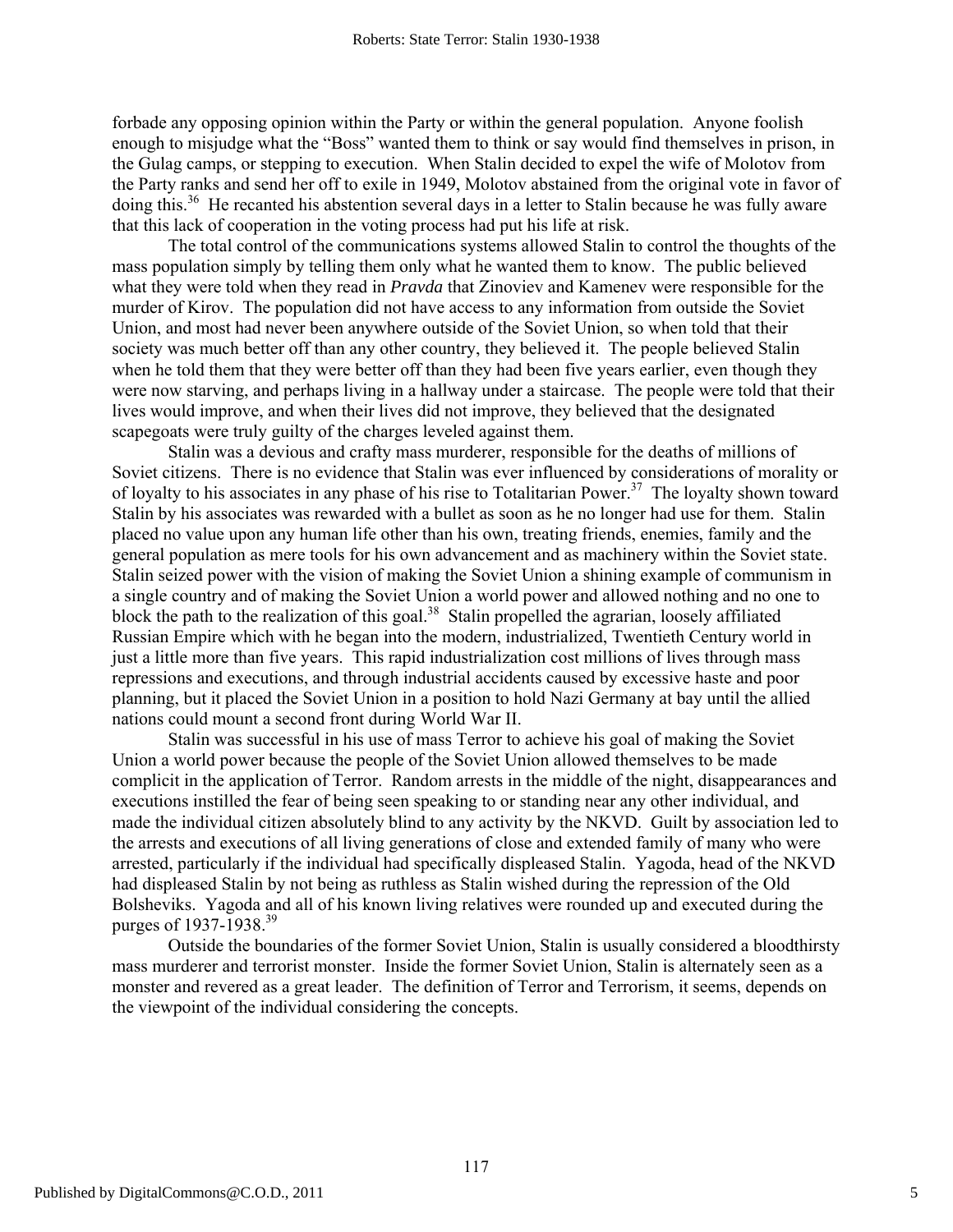#### Bibliography

- Conquest, Robert. *The Great Terror: A Reassessment*.  $40^{th}$  Anniversary Edition. New York: Oxford University Press, 2008.
- Fitzpatrick, Shelia. *Everyday Stalinism*. Paperback Edition. New York: Oxford University Press, 2000.
- Getty, J. Arch and Oleg V. Naumov. Translations by Benjamin Sher. *The Road to Terror*. Updated and Abridged Edition. New Haven: Yale University Press, 2010.

Gregory, Paul R. *Terror By Quota*. New Haven: Yale University Press, 2009.

Hingley, Ronald. *Stalin Launches the Great Terror*, "From *Joseph Stalin: Man and Legend*," in *The Rise of the Soviet Union*, edited by Thomas Streissguth, 105-115. San Diego: Greenhaven Press, Inc., 2002.

Husband, William B. *The New Economic Policy (NEP) and the Revolutionary Experiment 1921- 1929*. In *Russia, A History*, edited by Gregory L. Freeze, 263-290. Oxford: Oxford University Press, 1997.

Larina, Anna. Translated by Gary Kern. *This I Cannot Forget*. Norton Paperback Edition. New York: W.W. Norton & Company, Inc., 1994.

Radzinsky, Edvard. *Stalin*. Translated by H.T. Willets. Anchor Books Edition. New York: Doubleday, 1997.

Service, Robert. *A History of Twentieth-Century Russia.* Cambridge: Harvard University Press, 1997.

Siegelbaum, Lewis. *Building Stalinism 1929-1941*. In *Russia, A History*, edited by Gregory L. Freeze, 291-318. Oxford: Oxford University Press, 1997.

Solzhenitsyn, Aleksandr I. *The Purge of 1937*, "From *The Gulag Archipelago, 1918-1956: An Experiment in Literary Investigation I-II*, in *The Rise of the Soviet Union*, edited by Thomas Streissguth, 116-121. San Diego: Greenhaven Press, Inc., 2002.

 $\overline{a}$ 

ı

- 9 Ibid., 166.
- 10 Ibid., 167.

<sup>1</sup> Edvard Radzinsky, *Stalin*, Translated by H. T. Willetts, (New York: Anchor Books, 1997), 56.

<sup>&</sup>lt;sup>2</sup> Ibid., 48.

<sup>3</sup> Robert Service, *A History of Twentieth-Century Russia,* (Cambridge: Harvard University Press, 1997), 196.

<sup>&</sup>lt;sup>4</sup> Edvard Radzinsky, *Stalin*, Translated by H. T. Willetts, (New York: Anchor Books, 1997), 203.

<sup>5</sup> Ronald Hingley, *Stalin Launches the Great Terror*, "From *Joseph Stalin: Man and Legend*," in *The Rise of the Soviet Union*, edited by Thomas Streissguth, (San Diego: Greenhaven Press, Inc., 2002), 106.

<sup>6</sup> Robert Conquest, *The Great Terror: A Reassessment*, (New York: Oxford University Press, 2008), 67.

<sup>7</sup> Paul R. Gregory, *Terror By Quota*, (New Haven: Yale University Press, 2009), 281.

<sup>8</sup> Ibid., 168.

<sup>&</sup>lt;sup>11</sup> Paul R. Gregory, *Terror By Quota*, (New Haven: Yale University Press, 2009), 268.

 $12$  Ibid., 203.